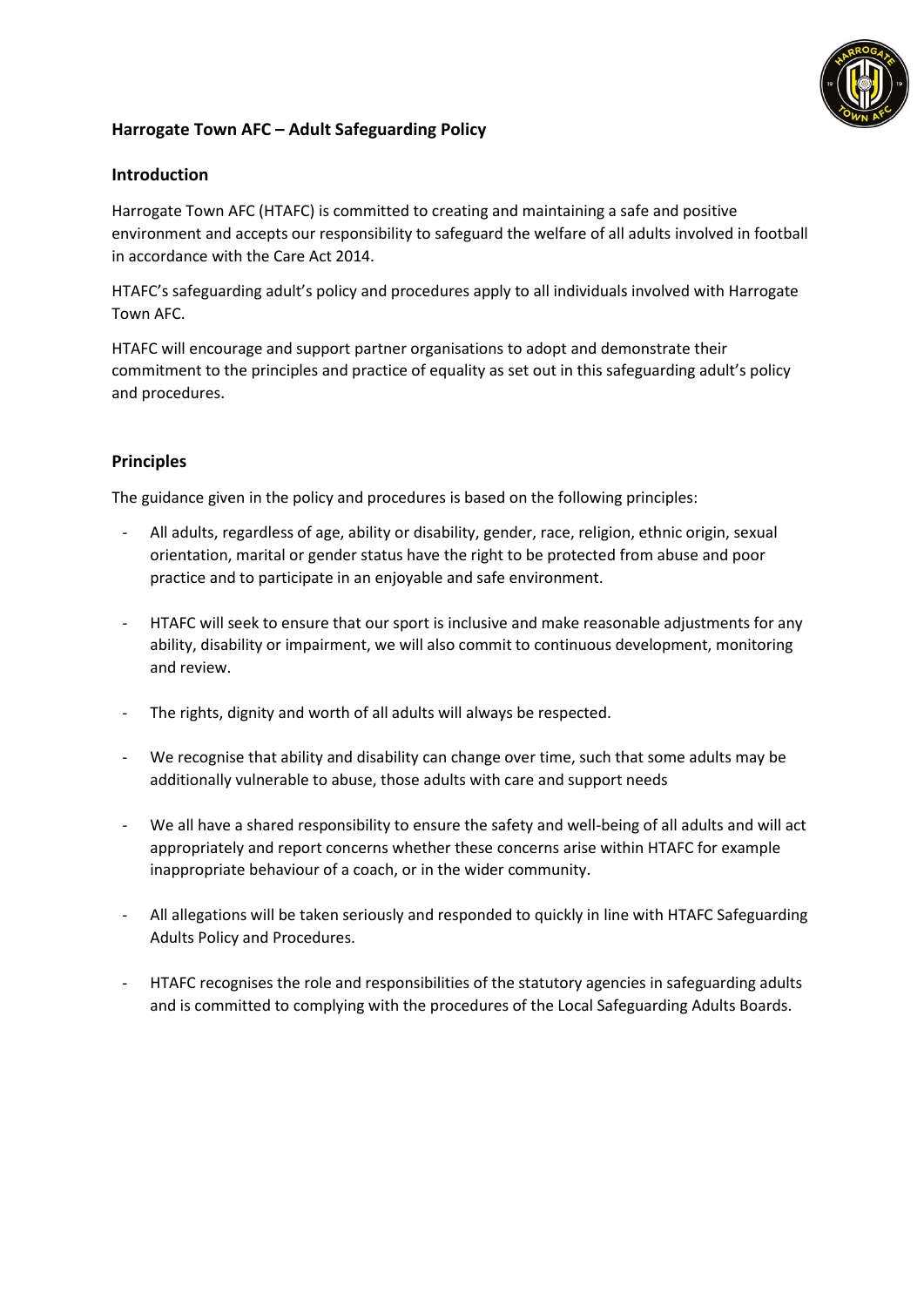

# **The six principles of adult safeguarding**

The Care Act 2014 sets out the following principles that should underpin safeguarding of adults;

**Empowerment** - People being supported and encouraged to make their own decisions and informed consent.

**Prevention** – It is better to act before harm occurs.

**Proportionality** – The least intrusive response appropriate to the risk presented.

**Protection** – Support and representation for those in greatest need.

**Partnership** – Local solutions through services working with their communities. Communities have a part to play in preventing, detecting and reporting neglect and abuse

**Accountability** – Accountability and transparency in delivering safeguarding.

# **Making Safeguarding personal**

'Making safeguarding personal' means that adult safeguarding should be person led and outcome focused. It engages the person in a conversation about how best to respond to their safeguarding situation in a way that enhances involvement, choice and control. As well as improving quality of life, well-being and safety.

Wherever possible discuss safeguarding concerns with the adult to get their view of what they would like to happen and keep them involved in the safeguarding process, seeking their consent to share information outside of the organisation where necessary.

#### **Wellbeing Principle**

The concept of wellbeing is threaded throughout the Care Act and it is one that is relevant to adult safeguarding in sport and activity. Wellbeing is different for each of us however the Act sets out broad categories that contribute to our sense of wellbeing. By keeping these themes in mind, we can all ensure that adult participants can take part in football fully. Personal dignity (including treatment of the individual with respect)

- Physical and mental health and emotional wellbeing
- Protection from abuse and neglect
- Control by the individual over their day-to-day life (including over care and support provided and the way they are provided)
- Participation in work, education, training or recreation
- Social and economic wellbeing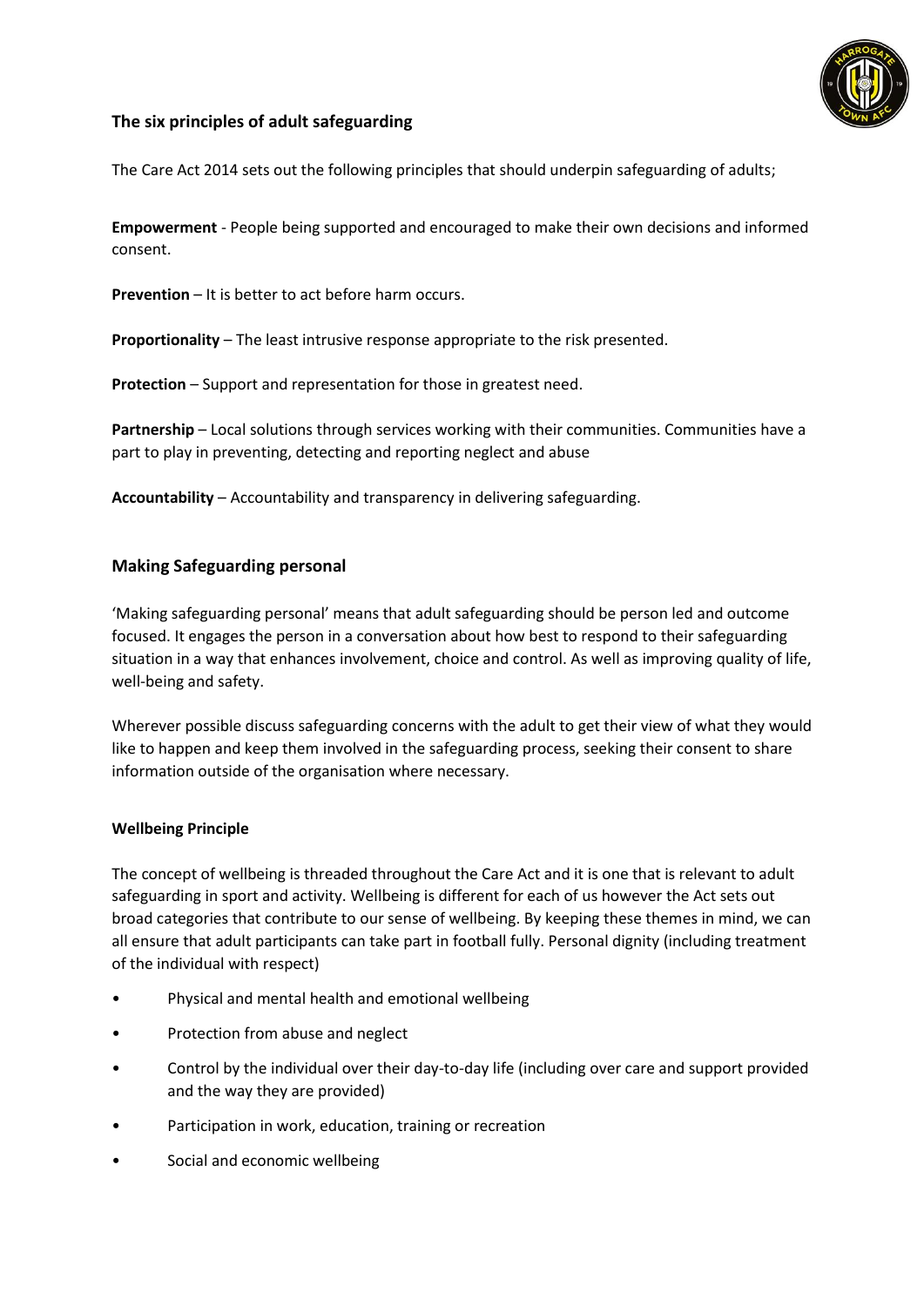

- Domestic, family and personal domains
- Suitability of the individual's living accommodation
- The individual's contribution to society.

## **Legislation**

The practices and procedures within this policy are based on the principles contained within the UK legislation and Government Guidance and have been developed to complement the Safeguarding Adults Boards policy and procedures They take the following into consideration:

- The Care Act 2014
- The Protection of Freedoms Act 2012
- Domestic Violence, Crime and Victims (Amendment) Act 2012
- The Equality Act 2010
- The Safeguarding Vulnerable Groups Act 2006
- Mental Capacity Act 2005
- Sexual Offences Act 2003
- The Human Rights Act 1998
- The Data Protection Act 1998

#### **Definitions**

To assist working through and understanding this policy several key definitions need to be explained:

**Adult** is anyone aged 18 or over.

**Adult at Risk** is a person aged 18 or over who:

- Has needs for care and support (whether or not the local authority is meeting any of those needs);
- Is experiencing, or is at risk of, abuse or neglect;
- As a result of those care and support needs is unable to protect themselves from either the risk of, or the experience of, abuse or neglect.

An adult in need of care and support is determined by a range of factors including personal characteristics, factors associated with their situation or environment and social factors. Naturally, a person's disability or frailty does not mean that they will inevitably experience harm or abuse.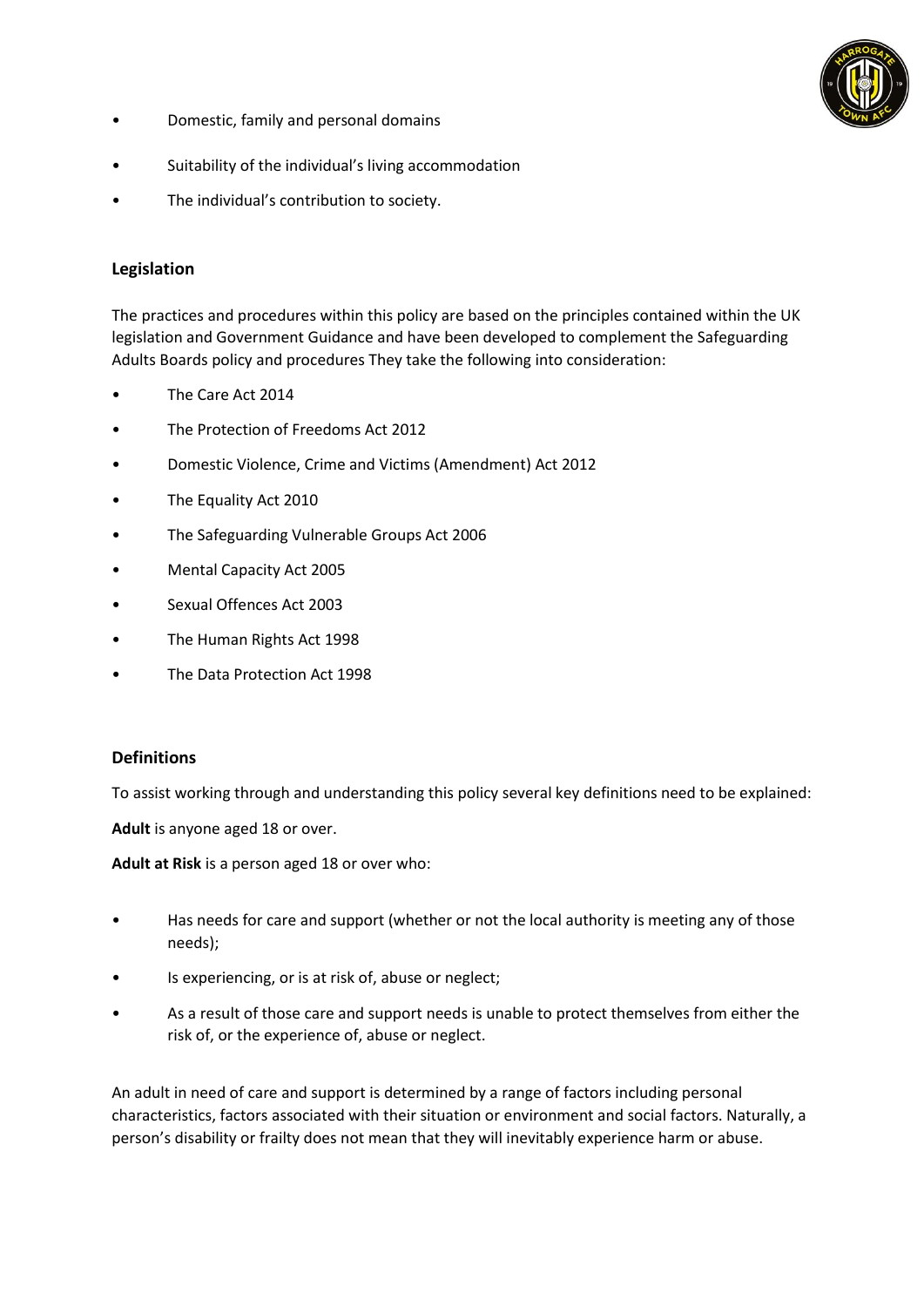

In the context of safeguarding adults, the likelihood of an adult in need of care and support experiencing harm or abuse should be determined by considering a range of social, environmental and clinical factors, not merely because they may be defined by one or more of the above descriptors.

In recent years there has been a marked shift away from using the term 'vulnerable' to describe adults potentially at risk from harm or abuse.

**Abuse** is a violation of an individual's human and civil rights by another person or persons. See section 4 for further explanations.

**Adult safeguarding** is protecting a person's right to live in safety, free from abuse and neglect.

**Capacity** refers to the ability to make a decision at a particular time, for example when under considerable stress. The starting assumption must always be that a person has the capacity to make a decision unless it can be established that they lack capacity (MCA 2005). (see Appendix 1)

# **Types of Abuse and Neglect**

There are different types and patterns of abuse and neglect and different circumstances in which they may take place. The Care Act 2014 identifies the following as an illustrative guide and is not intended to be exhaustive list as to the sort of behaviour which could give rise to a safeguarding concern.

**Self-neglect** – this covers a wide range of behaviour: neglecting to care for one's personal hygiene, health or surroundings and includes behaviour such as hoarding.

**Modern Slavery** – encompasses slavery, human trafficking, forced labour and domestic servitude. Traffickers and slave masters use whatever means they have at their disposal to coerce, deceive and force individuals into a life of abuse, servitude and inhumane treatment

**Domestic Abuse and coercive control** – including psychological, physical, sexual, financial and emotional abuse. It also includes so called 'honour' based violence. It can occur between any family members.

**Discriminatory Abuse** – discrimination is abuse which centres on a difference or perceived difference particularly with respect to race, gender or disability or any of the protected characteristics of the Equality Act.

**Organisational Abuse** – including neglect and poor care practice within an institution or specific care setting such as a hospital or care home, for example, or in relation to care provided in one's own home. This may range from one off incidents to on-going ill-treatment. It can be through neglect or poor professional practice as a result of the structure, policies, processes and practices within an organisation.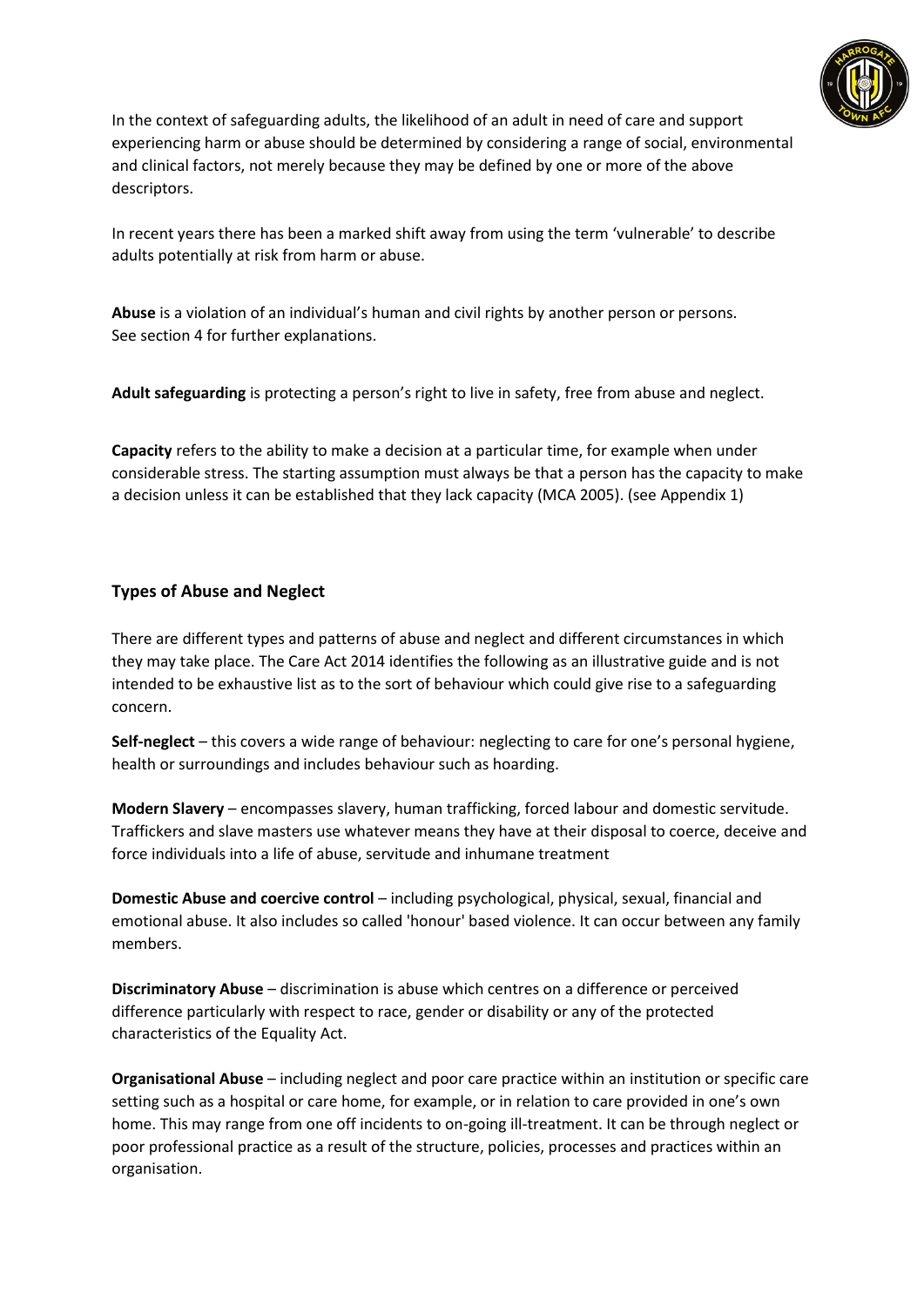

**Physical Abuse** – including hitting, slapping, pushing, kicking, misuse of medication, restraint or inappropriate sanctions.

**Sexual Abuse** – including rape, indecent exposure, sexual harassment, inappropriate looking or touching, sexual teasing or innuendo, sexual photography, subjection to pornography or witnessing sexual acts, indecent exposure and sexual assault or sexual acts to which the adult has not consented or was pressured into consenting.

**Financial or Material Abus**e – including theft, fraud, internet scamming, coercion in relation to an adult's financial affairs or arrangements, including in connection with wills, property, inheritance or financial transactions, or the misuse or misappropriation of property, possessions or benefits.

**Neglect** – including ignoring medical or physical care needs, failure to provide access to appropriate health social care or educational services, the withholding of the necessities of life, such as medication, adequate nutrition and heating.

**Emotional or Psychological Abuse** – this includes threats of harm or abandonment, deprivation of contact, humiliation, blaming, controlling, intimidation, coercion, harassment, verbal abuse, isolation or withdrawal from services or supportive networks.

Not included in the Care Act 2014 but also relevant:

**Cyber Bullying** – cyber bullying occurs when someone repeatedly makes fun of another person online or repeatedly picks on another person through emails or text messages, or uses online forums with the intention of harming, damaging, humiliating or isolating another person. It can be used to carry out many different types of bullying (such as racist bullying, homophobic bullying, or bullying related to special educational needs and disabilities) but instead of the perpetrator carrying out the bullying face-to-face, they use technology as a means to do it.

**Forced Marriage** – forced marriage is a term used to describe a marriage in which one or both of the parties are married without their consent or against their will. A forced marriage differs from an arranged marriage, in which both parties consent to the assistance of a third party in identifying a spouse. The Anti-social Behaviour, Crime and Policing Act 2014 make it a criminal offence to force someone to marry. The forced marriage of adults with learning disabilities occurs when the adult does not have the capacity to consent to the marriage.

**Mate Crime** – a 'mate crime' as defined by the Safety Net Project as 'when vulnerable people are befriended by members of the community who go on to exploit and take advantage of them. It may not be an illegal act but still has a negative effect on the individual.' Mate Crime is carried out by someone the adult knows and often happens in private. In recent years there have been a number of Serious Case Reviews relating to people with a learning disability who were murdered or seriously harmed by people who purported to be their friend.

**Radicalisation** – the aim of radicalisation is to attract people to their reasoning, inspire new recruits and embed their extreme views and persuade vulnerable individuals of the legitimacy of their cause. This may be direct through a relationship, or through social media.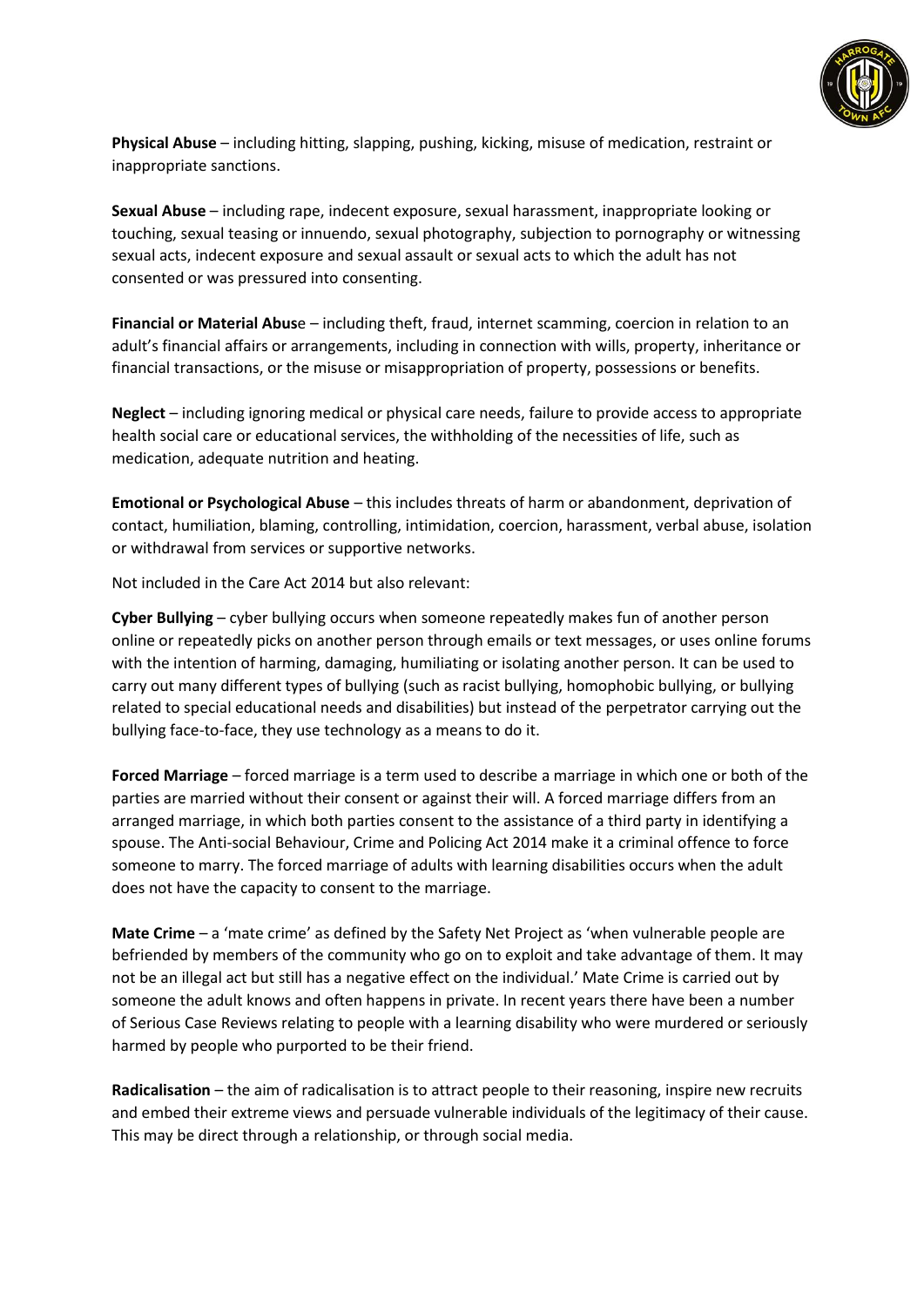

# **Signs and indicators of abuse and neglect**

Abuse can take place in any context and by all manner of perpetrator. Abuse may be inflicted by anyone in the club who an athlete comes into contact with. Or club members, workers, volunteers or coaches may suspect that an athlete is being abused or neglected outside of the club setting. There are many signs and indicators that may suggest someone is being abused or neglected, these include but are not limited to:

- Unexplained bruises or injuries or lack of medical attention when an injury is present.
- Person has belongings or money going missing.
- Person is not attending / no longer enjoying their sessions. you may notice that a participant in a team has been missing from practice sessions and is not responding to reminders from team members or coaches.
- Someone losing or gaining weight / an unkempt appearance. this could be a player whose appearance becomes unkempt, does not wear suitable sports kit and deterioration in hygiene.
- A change in the behaviour or confidence of a person. For example, a participant may be looking quiet and withdrawn when their brother comes to collect them from sessions, in contrast to their personal assistant whom they greet with a smile.
- They may self-harm.
- They may have a fear of a group or individual.
- They may tell you / another person they are being abused  $-$  i.e. a disclosure.
- Harassing of a club member because they are or are perceived to have protected characteristics.
- Not meeting the needs of the participant. E.g. this could be training without a necessary break.
- A coach intentionally striking an athlete.
- This could be a fellow athlete who sends unwanted sexually explicit text messages to a learning-disabled adult they are training alongside.
- This could be an athlete threatening another athlete with physical harm and persistently blaming them for poor performance.

#### **What to do if you have a concern or someone raises concerns with you**

- It is not your responsibility to decide whether or not an adult has been abused. It is however everyone's responsibility to respond to and report concerns.
- If you are concerned someone is in immediate danger, contact the police on 999 straight away. Where you suspect that a crime is being committed, you must involve the police.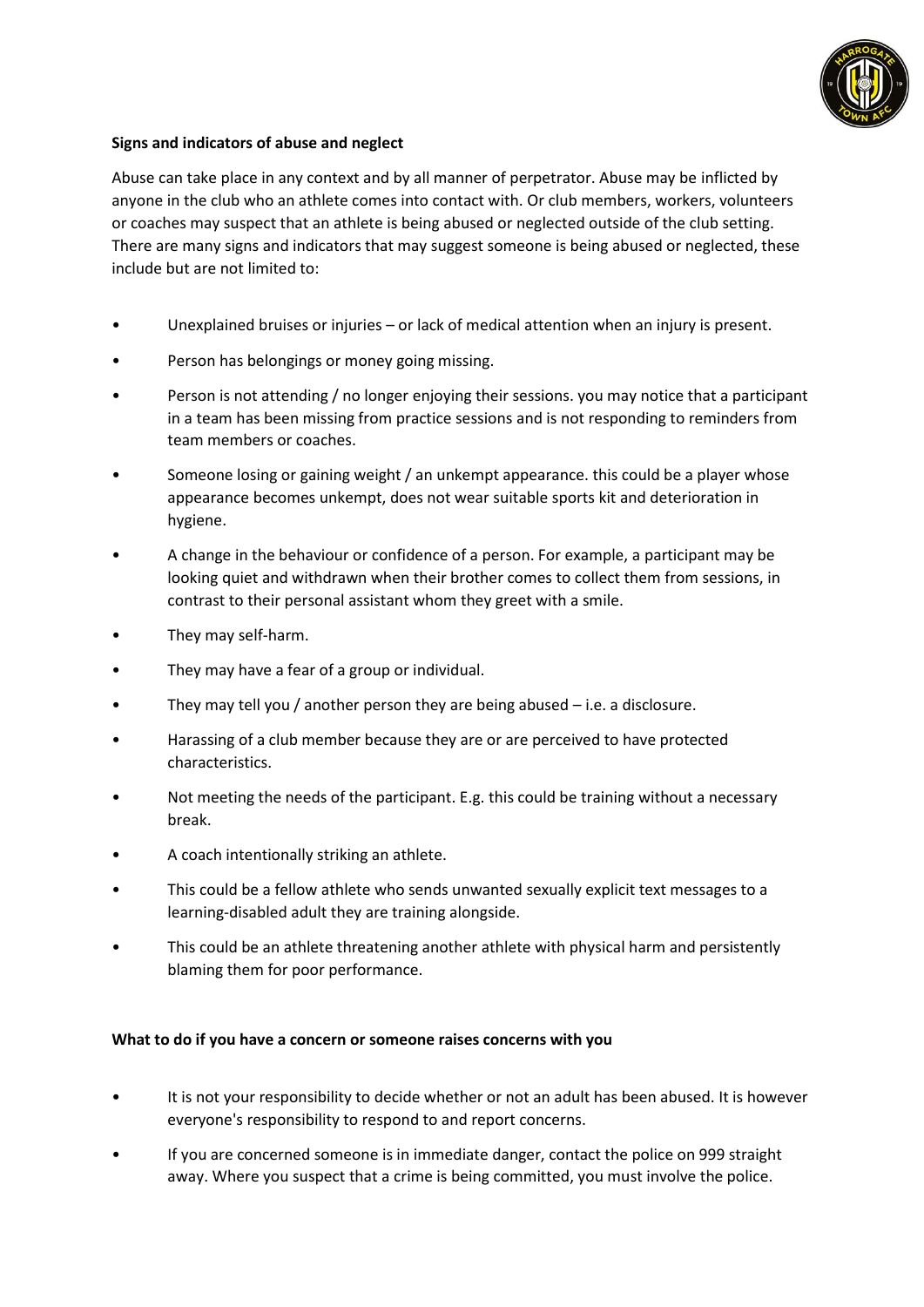

- If you have concerns and or you are told about possible or alleged abuse, poor practice or wider welfare issues you must report this to the HTAFC Welfare Officer, or, if the Welfare Officer is implicated then report to the HTAFC Senior Safeguarding Officer.
- When raising your concern with the Club Welfare Officer, remember Making Safeguarding Personal. It is good practice to seek the adult's views on what they would like to happen next and to inform the adult you will be passing on your concern and
- It is important when considering your concern that you also ensure that keep the person informed about any decisions and action taken about them and always consider their needs and wishes.

## **How to respond to a concern**

- Make a note of your concerns.
- Make a note of what the person has said using his or her own words as soon as practicable. Complete an Incident Form and submit to the HTAFC Welfare Officer.
- Remember to make safeguarding personal. Discuss your safeguarding concerns with the adult, obtain their view of what they would like to happen, but inform them it's your duty to pass on your concerns to your lead safeguarding or welfare officer.
- Describe the circumstances in which the disclosure came about.
- Take care to distinguish between fact, observation, allegation and opinion. It is important that the information you have is accurate.
- Be mindful of the need to be confidential at all times, this information must only be shared with your Senior Safeguarding or Welfare Officer and others on a need to know basis.
- If the matter is urgent and relates to the immediate safety of an adult at risk, then contact the emergency services immediately.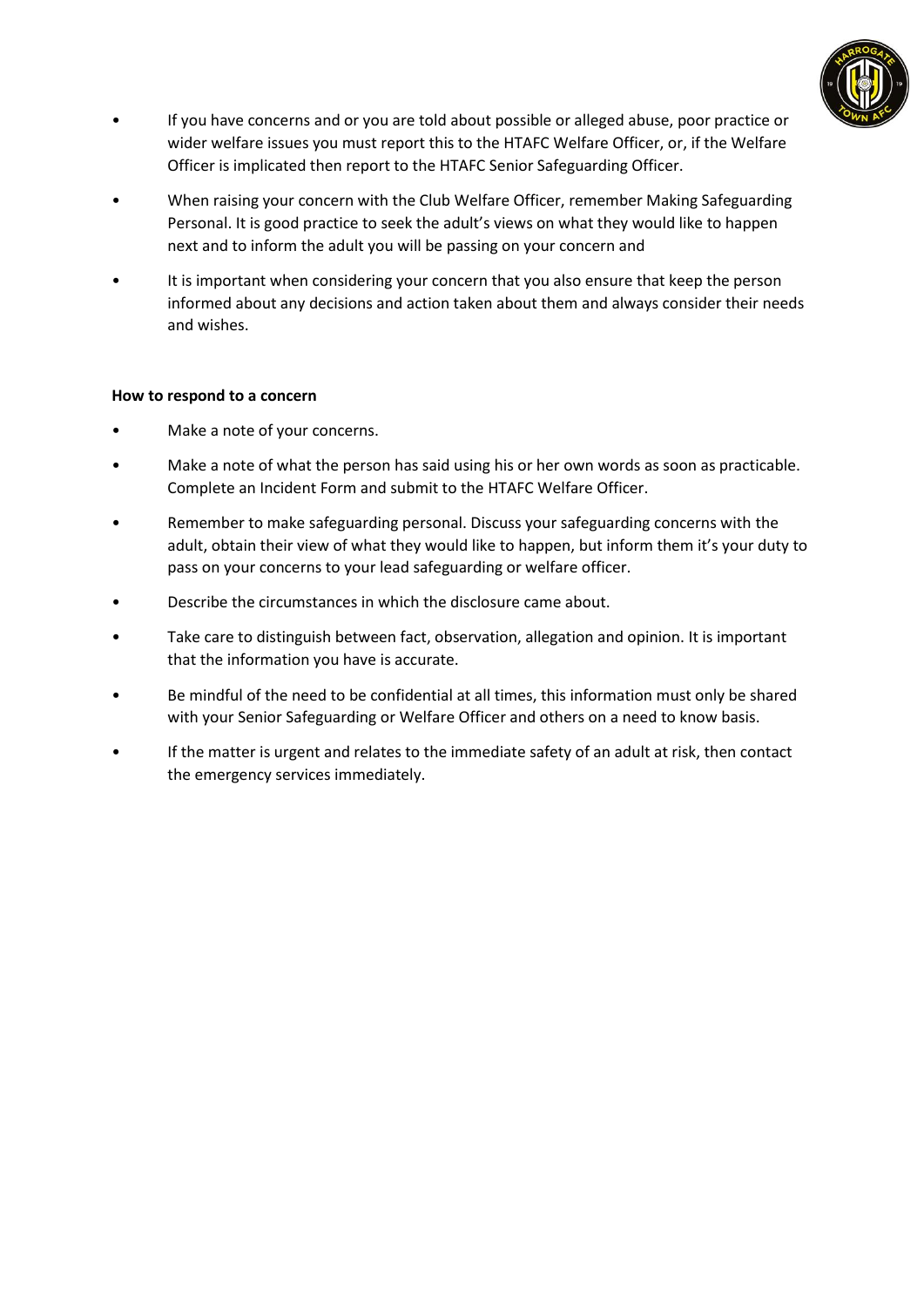

#### **Safeguarding Adults Flowchart**

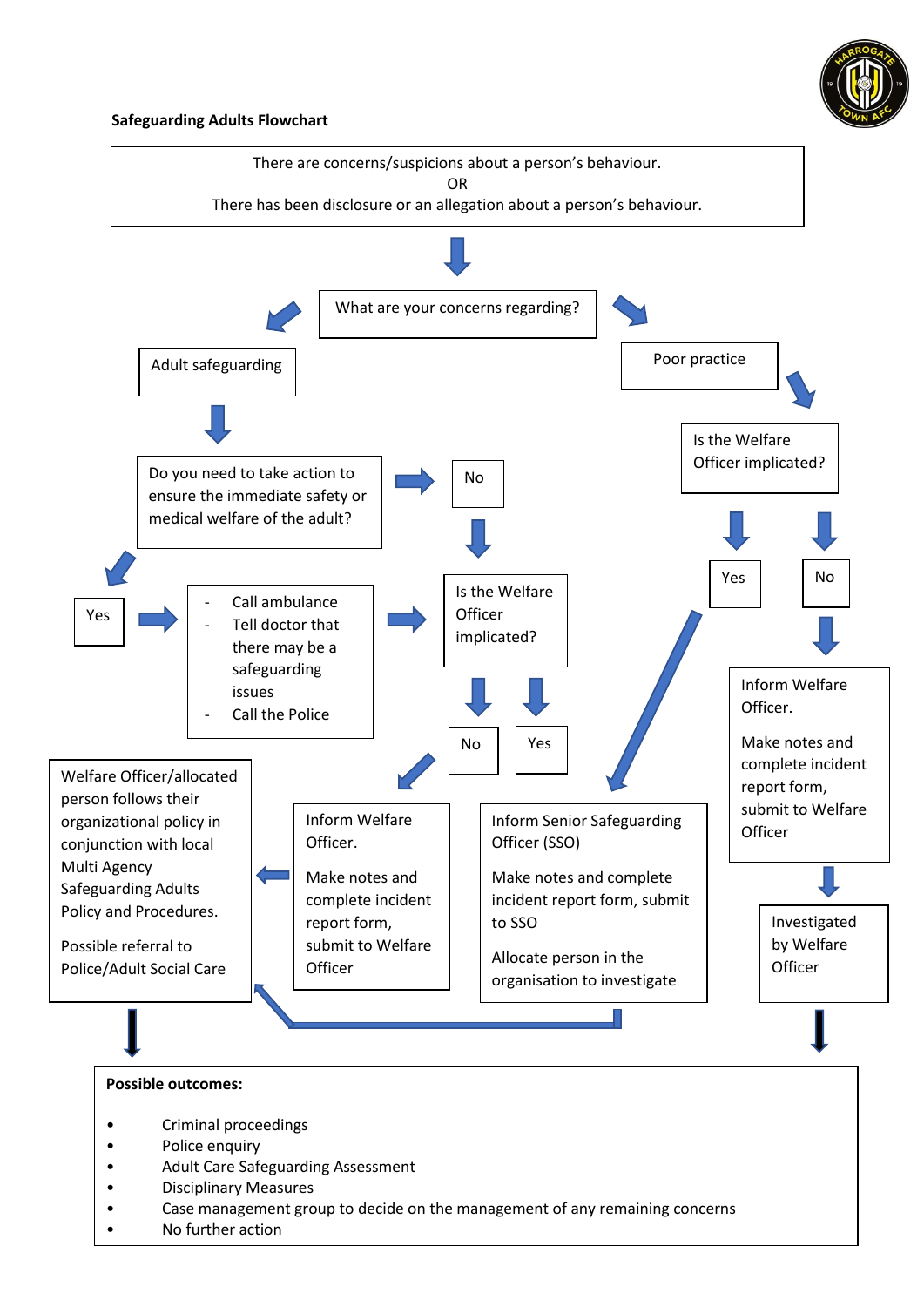

## **Roles and responsibilities of those within HTAFC**

#### **HTAFC is committed to having the following in place:**

- A Welfare Officer to produce and disseminate guidance and resources to support the policy and procedures.
- A clear line of accountability within the organisation for work on promoting the welfare of all adults.
- Procedures for dealing with allegations of abuse or poor practice against members of staff and volunteers.
- A Steering Group that effectively deals with issues, manages concerns and refers to a disciplinary panel where necessary (i.e. where concerns arise about the behaviour of someone within HTAFC.
- A Disciplinary Panel will be formed as required for a given incident, if appropriate and should a threshold be met.
- Arrangements to work effectively with other organisations to safeguard and promote the welfare of adults, including arrangements for sharing information.
- Appropriate whistle blowing procedures and an open and inclusive culture that enables safeguarding and equality and diversity issues to be addressed.
- Clear codes of conduct are in place for coaches, participants, officials, spectators and other relevant individuals.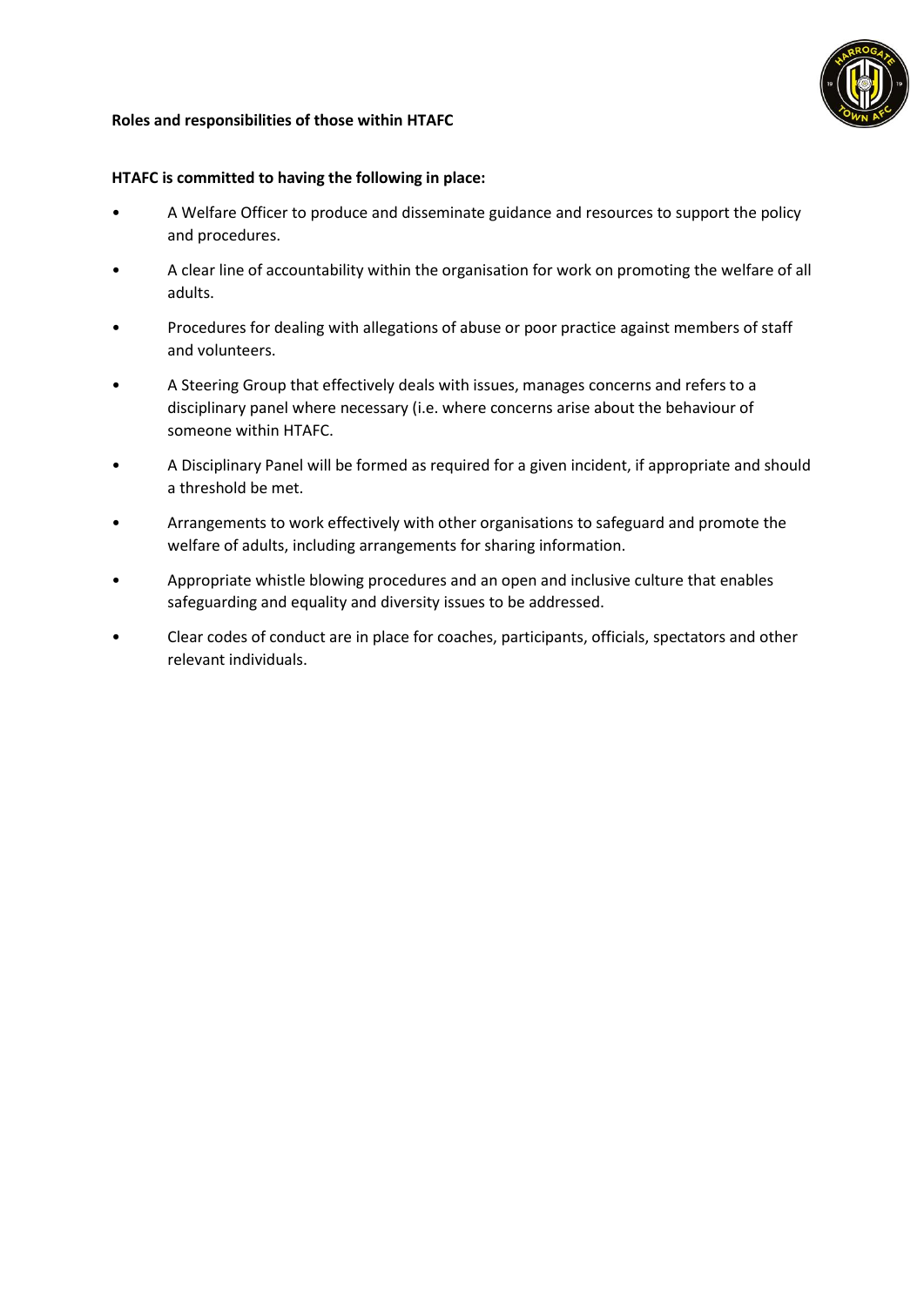# **Good practice, poor practice and abuse**



# **Introduction**

It can be difficult to distinguish poor practice from abuse, whether intentional or accidental.

It is not the responsibility of any individual involved in HTAFC to make judgements regarding whether or not abuse is taking place, however, all HTAFC personnel have the responsibility to recognise and identify poor practice and potential abuse, and act on this if they have concerns.

# **Good practice**

HTAFC expects that that coaches of adults:

- Adopt and endorse the HTAFC Coaches Codes of Conduct.
- Have completed a course in basic awareness in working with and safeguarding Adults.

## **Everyone should:**

- Aim to make the experience of HTAFC fun and enjoyable.
- Promote fairness and playing by the rules.
- Not tolerate the use of prohibited or illegal substances.
- Treat all adults equally and preserve their dignity; this includes giving more and less talented members of a group similar attention, time and respect.

#### **Further Information**

Policies, procedures and supporting information are available on the HTAFC website: [www.harrogatetownafc.com](http://www.harrogatetownafc.com/)

# **Welfare Officer contact details:**

Email: [daveriley@harrogatetownafc.com](mailto:daveriley@harrogatetownafc.com) Phone: 07712787505

 **Reviewed & Updated: September 2019**

**HTAFC will review the Adult Safeguarding Policy & good practice at least** 

**annually.**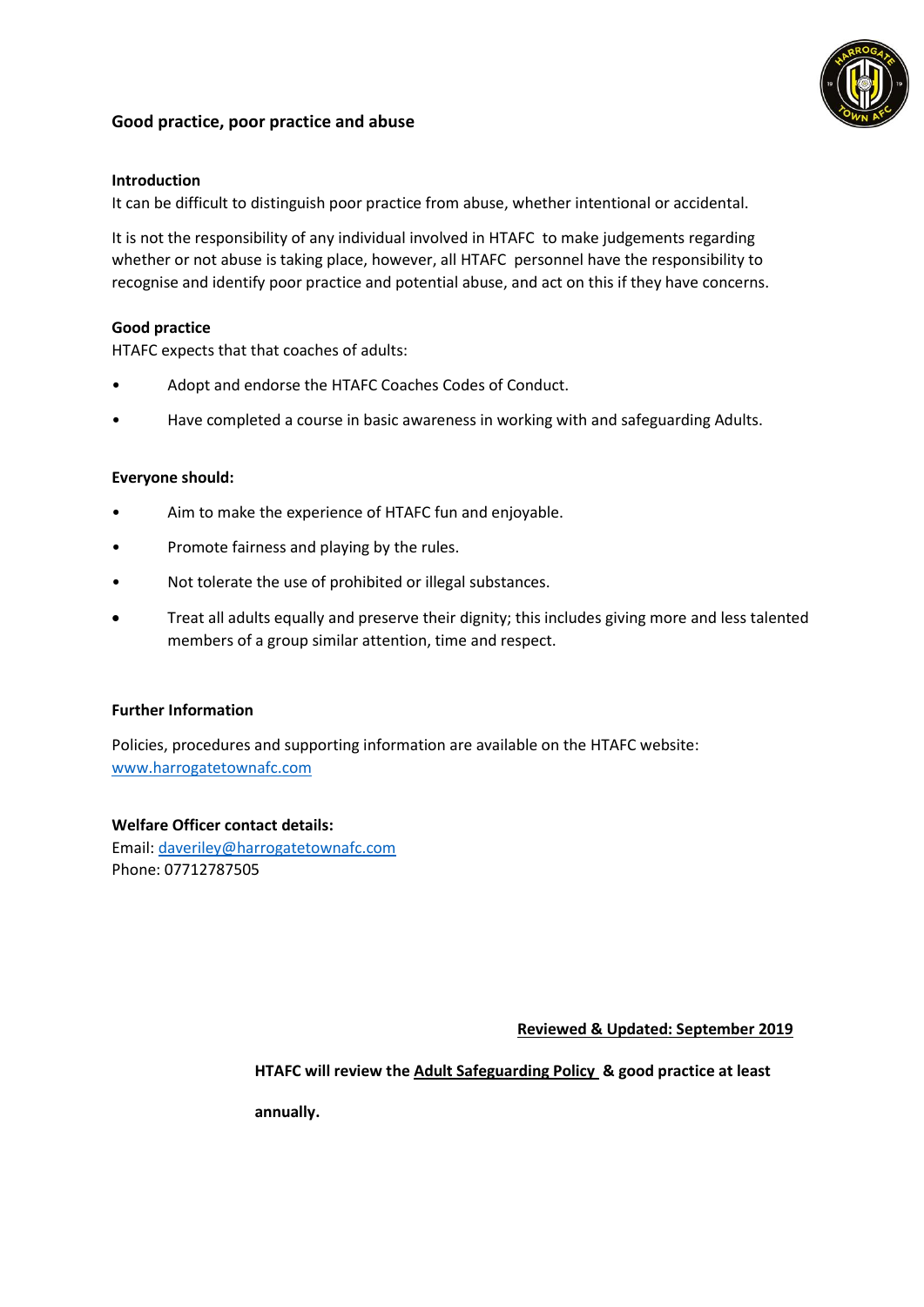# **Appendix 1**

# **Guidance and information**

# **Making Safeguarding Personal**

There has been a cultural shift towards Making Safeguarding Personal within the safeguarding process. This is a move from prioritising outcomes demanded by bureaucratic systems. The safeguarding process used to involve gathering a detailed account of what happened and determining who did what to whom. Now the outcomes are defined by the person at the centre of the safeguarding process.

The safeguarding process places a stronger emphasis on achieving satisfactory outcomes that take into account the individual choices and requirements of everyone involved.

"What good is it making someone safer if it merely makes them miserable?" – Lord Justice Mundy, "What Price Dignity?" (2010)

What this means in practice is that adults should be more involved in the safeguarding process. Their views, wishes, feelings and beliefs must be taken into account when decisions are made.

The Care Act 2014 builds on the concept, stating that "We all have different preferences, histories, circumstances and lifestyles so it is unhelpful to prescribe a process that must be followed whenever a concern is raised."

However, the Act is also clear that there are key issues that should be taken into account when abuse or neglect are suspected, and that there should be clear guidelines regarding this.

[https://www.local.gov.uk/topics/social-care-health-and-integration/adult-social-care/making](https://www.local.gov.uk/topics/social-care-health-and-integration/adult-social-care/making-safeguarding-personal)[safeguarding-personal](https://www.local.gov.uk/topics/social-care-health-and-integration/adult-social-care/making-safeguarding-personal)

# **Capacity – Guidance on Making Decisions**

The issue of capacity or decision making is a key one in safeguarding adults. It is useful for organisations to have an overview of the concept of capacity.

We make many decisions every day, often without realising. We make so many decisions that it's easy to take this ability for granted.

But some people are only able to make some decisions, and a small number of people cannot make any decisions. Being unable to make a decision is called "lacking capacity".

# **To make a decision we need to:**

- Understand information
- Remember it for long enough
- Think about the information
- Communicate our decision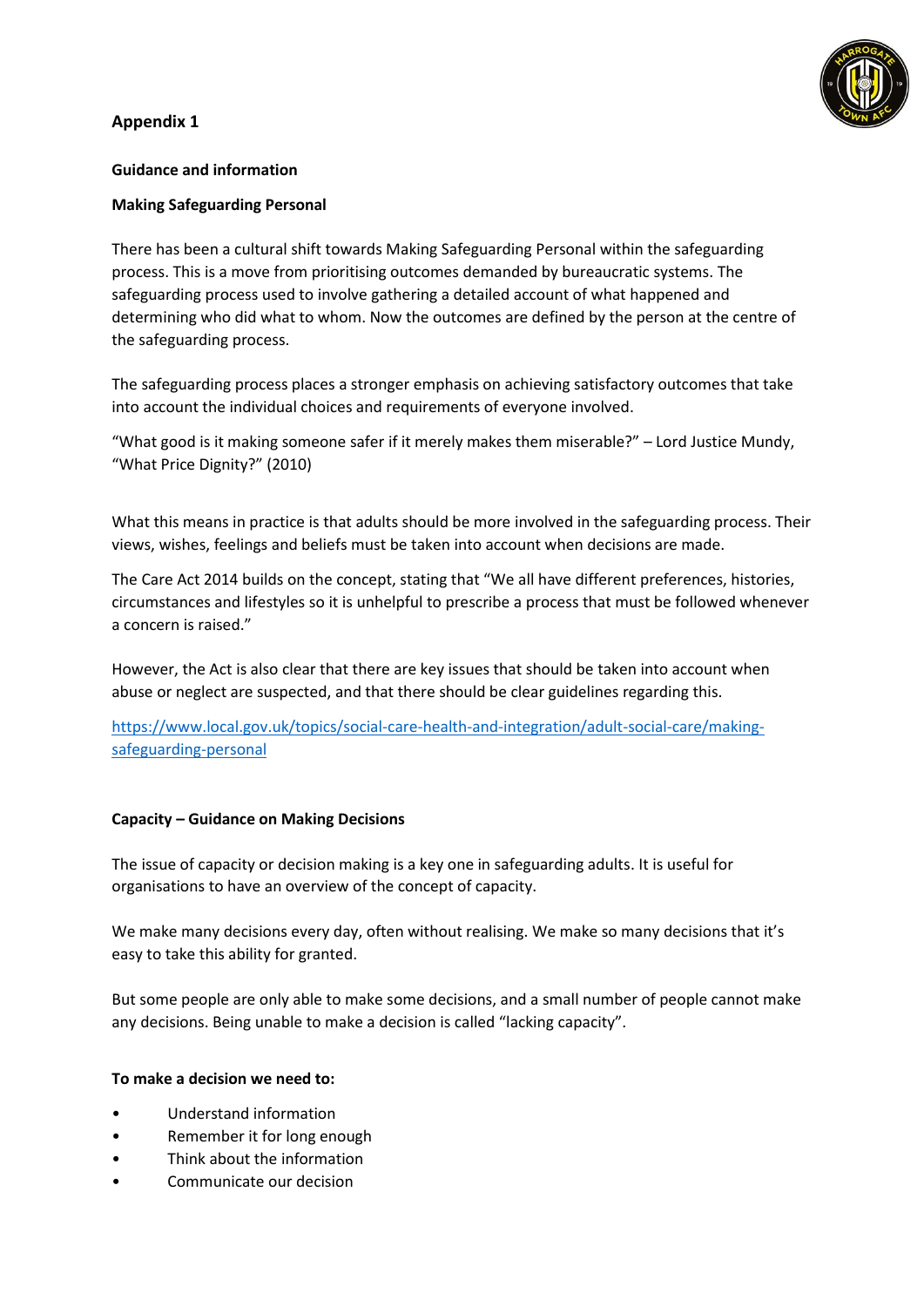

A person's ability to do this may be affected by things like learning disability, dementia, mental health needs, acquired brain injury, and physical ill health.

The Mental Capacity Act 2005 (MCA) states that every individual has the right to make their own decisions and provides the framework for this to happen.

The MCA is about making sure that people over the age of 16 have the support they need to make as many decisions as possible.

The MCA also protects people who need family, friends, or paid support staff to make decisions for them because they lack capacity to make specific decisions.

# **Our ability to make decisions can change over the course of a day.**

Here are some examples that demonstrate how the timing of a question can affect the response:

- A person with epilepsy may not be able to make a decision following a seizure.
- Someone who is anxious may not be able to make a decision at that point.
- A person may not be able to respond as quickly if they have just taken some medication that causes fatigue.

In each of these examples, it may appear as though the person cannot make a decision. But later in the day, presented with the same decision, they may be able to at least be involved.

The MCA recognises that capacity is decision-specific, so no one will be labelled as entirely lacking capacity. The MCA also recognises that decisions can be about big life-changing events, such as where to live, but equally about small events, such as what to wear on a cold day.

# **To help you to understand the MCA, consider the following five points:**

1. Assume that people are able to make decisions, unless it is shown that they are not. If you have concerns about a person's level of understanding, you should check this with them, and if applicable, with the people supporting them.

2. Give people as much support as they need to make decisions. You may be involved in this – you might need to think about the way you communicate or provide information, and you may be asked your opinion.

3. People have the right to make unwise decisions. The important thing is that they understand the implications. If they understand the implications, consider how risks might be minimised.

4. If someone is not able to make a decision, then the person helping them must only make decisions in their "best interests". This means that the decision must be what is best for the person, not for anyone else. If someone was making a decision on your behalf, you would want it to reflect the decision you would make if you were able to.

5. Find the least restrictive way of doing what needs to be done.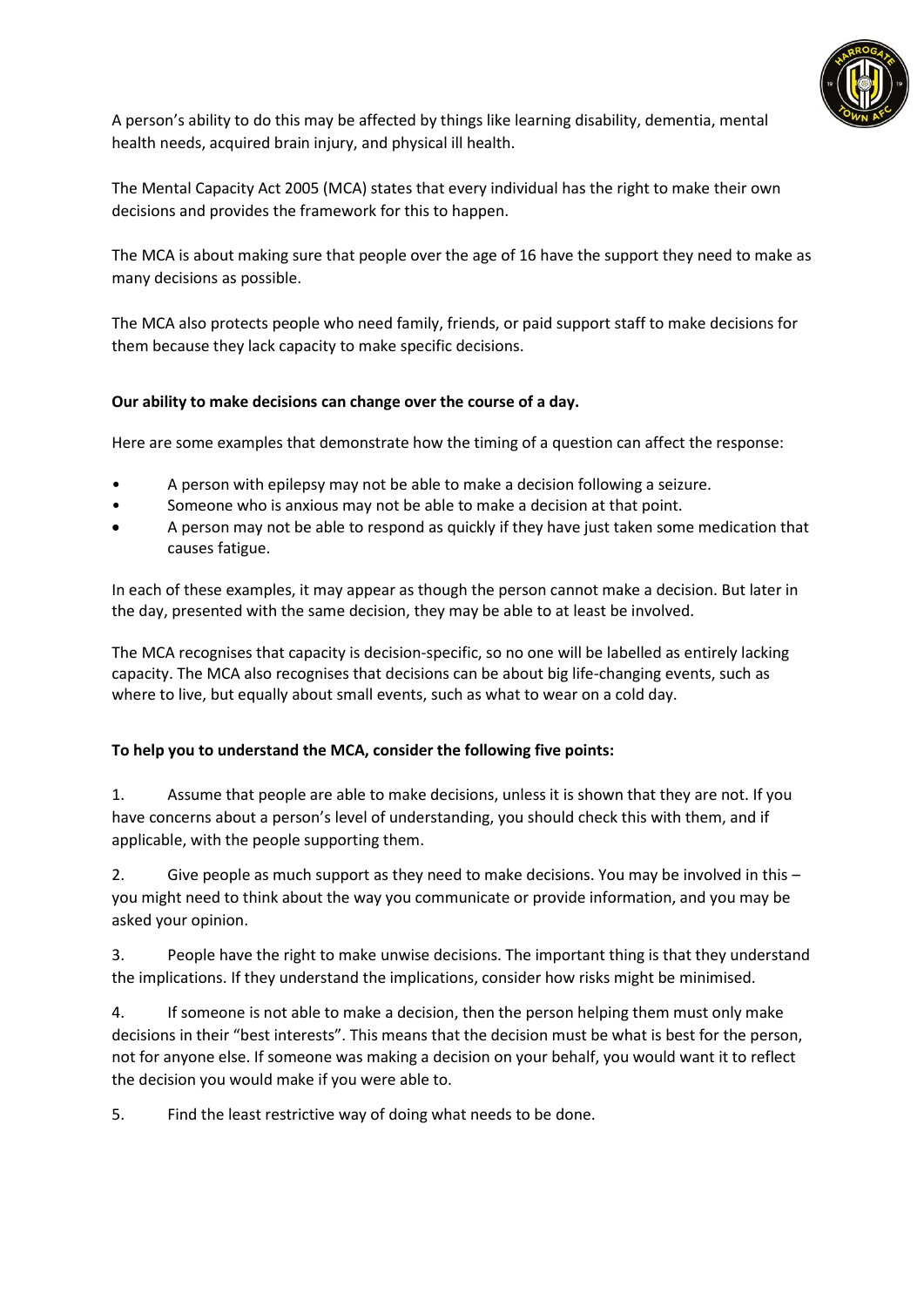

# **Remember:**

- You should not discriminate or make assumptions about someone's ability to make decisions, and you should not pre-empt a best-interest's decision merely on the basis of a person's age, appearance, condition, or behaviour.
- When it comes to decision-making, you could be involved in a minor way, or asked to provide more detail. The way you provide information might influence a person's ultimate decision. A person may be receiving support that is not in-line with the MCA, so you must be prepared to address this.

## **Consent and Information Sharing**

Workers and volunteers within sports and physical activity organisations should always share safeguarding concerns in line with their organisation's policy, usually with their safeguarding lead or welfare officer in the first instance, except in emergency situations. As long as it does not increase the risk to the individual, the worker or volunteer should explain to them that it is their duty to share their concern with their welfare officer.

The safeguarding lead or welfare officer will then consider the situation and plan the actions that need to be taken.

If someone does not want you to share information outside of the organisation or you do not have consent to share the information, ask yourself the following questions:

- Is the adult placing themselves at further risk of harm?
- Is someone else likely to get hurt?
- Has a criminal offence occurred? This includes: theft or burglary of items, physical abuse, sexual abuse, forced to give extra money for lessons (financial abuse) or harassment.
- Is there suspicion that a crime has occurred?

If the answer to any of the questions above is 'yes' - then you can share without consent and need to share the information.

When sharing information there are seven Golden Rules that should always be followed.

- 1. Seek advice if in any doubt
- 2. Be transparent The Data Protection Act (DPA) is not a barrier to sharing information but to ensure that personal information is shared appropriately; except in circumstances where by doing so places the person at significant risk of harm.
- 3. Consider the public interest Base all decisions to share information on the safety and wellbeing of that person or others that may be affected by their actions.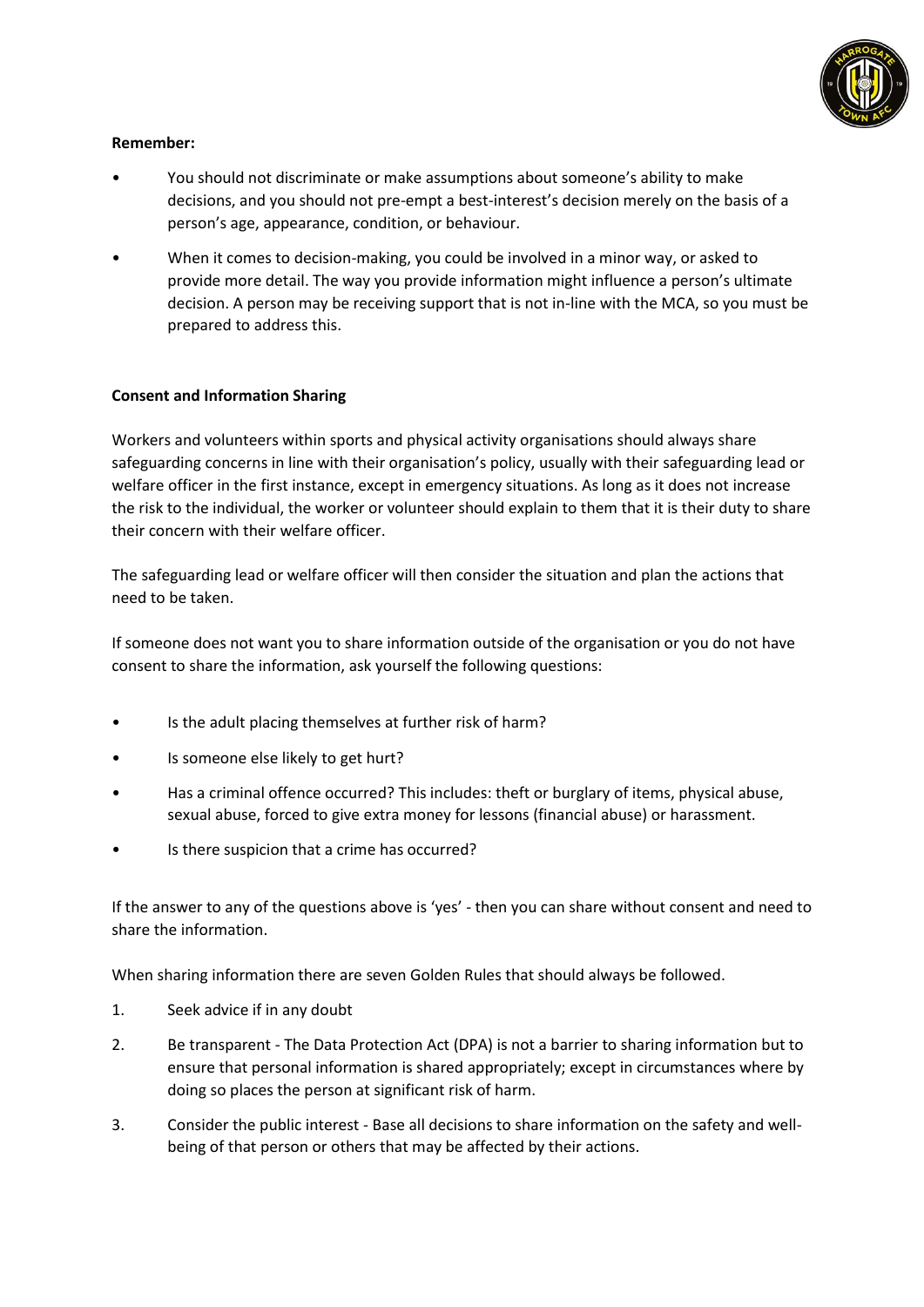

- 4. Share with consent where appropriate Where possible, respond to the wishes of those who do not consent to share confidential information. You may still share information without consent, if this is in the public interest.
- 5. Keep a record Record your decision and reasons to share or not share information.
- 6. Accurate, necessary, proportionate, relevant and secure Ensure all information shared is accurate, up-to-date; necessary and share with only those who need to have it.
- 7. Remember the purpose of the Data Protection Act (DPA) is to ensure personal information is shared appropriately, except in circumstances where by doing so may place the person or others at significant harm.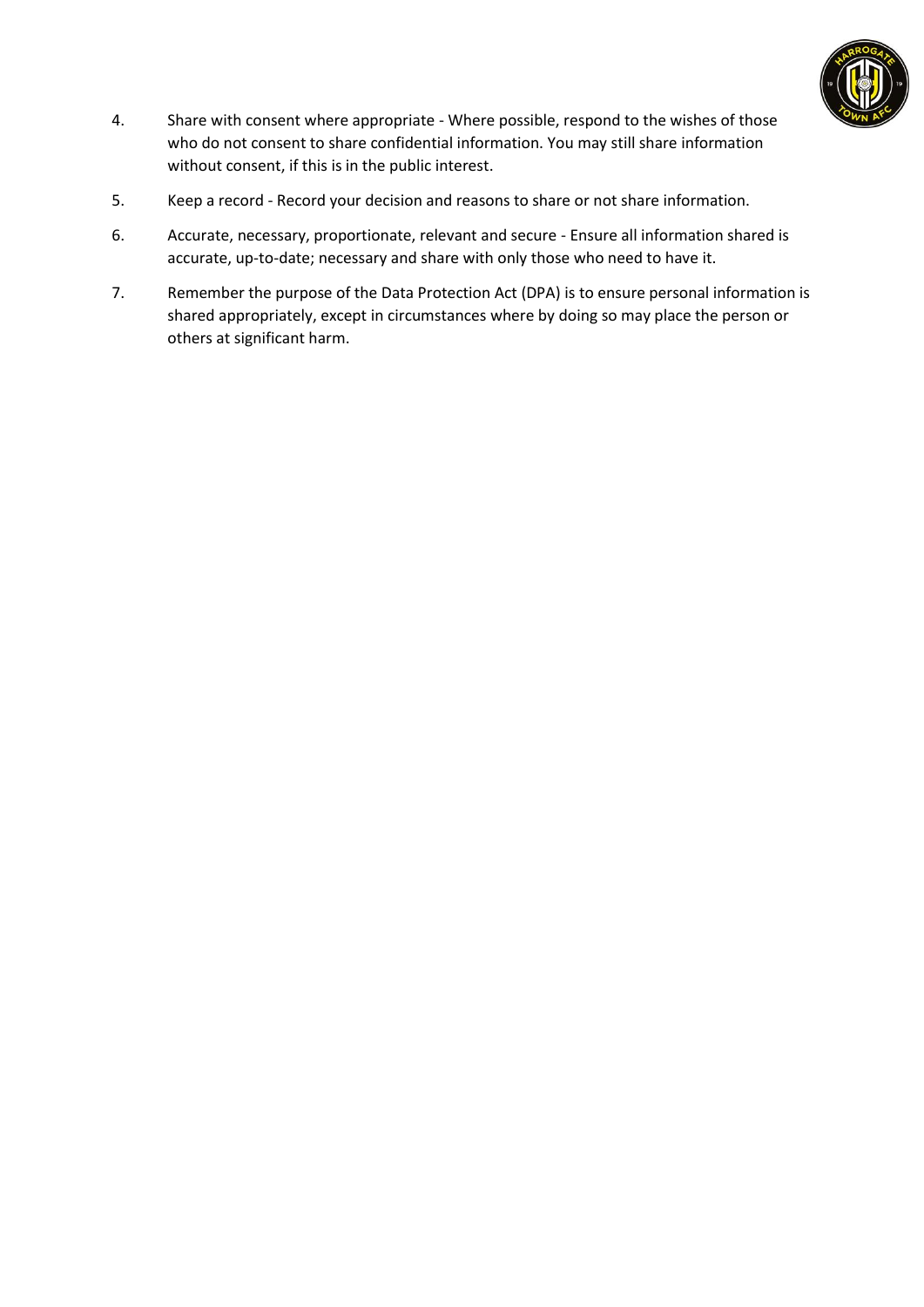

# **Appendix 2 Legislation and Government Initiatives**

# **Sexual Offences Act 2003**

## <http://www.legislation.gov.uk/ukpga/2003/42/contents>

The Sexual Offences Act introduced a number of new offences concerning vulnerable adults and children[. www.opsi.gov.uk](http://www.opsi.gov.uk/)

## **Mental Capacity Act 2005**

## <http://www.legislation.gov.uk/ukpga/2005/9/introduction>

Its general principle is that everybody has capacity unless it is proved otherwise, that they should be supported to make their own decisions, that anything done for or on behalf of people without capacity must be in their best interests and there should be least restrictive intervention. [www.dca.gov.uk](http://www.dca.gov.uk/)

## **Safeguarding Vulnerable Groups Act 2006**

## <http://www.legislation.gov.uk/ukpga/2006/47/contents>

Introduced the new Vetting and Barring Scheme and the role of the Independent Safeguarding Authority. The Act places a statutory duty on all those working with vulnerable groups to register and undergo an advanced vetting process with criminal sanctions for non-compliance. [www.opsi.gov.uk](http://www.opsi.gov.uk/)

## **Deprivation of Liberty Safeguards**

# [https://www.gov.uk/government/collections/dh-mental-capacity-act-2005-deprivation-of-liberty](https://www.gov.uk/government/collections/dh-mental-capacity-act-2005-deprivation-of-liberty-safeguards)[safeguards](https://www.gov.uk/government/collections/dh-mental-capacity-act-2005-deprivation-of-liberty-safeguards)

Introduced into the Mental Capacity Act 2005 and came into force in April 2009. Designed to provide appropriate safeguards for vulnerable people who have a mental disorder and lack the capacity to consent to the arrangements made for their care or treatment, and who may be deprived of their liberty in their best interests in order to protect them from harm.

# **Disclosure & Barring Service 2013**

#### <https://www.gov.uk/government/organisations/disclosure-and-barring-service/about>

Criminal record checks: guidance for employers - How employers or organisations can request criminal records checks on potential employees from the Disclosure and Barring Service (DBS). [www.gov.uk/dbs-update-service](http://www.gov.uk/dbs-update-service)

#### **The Care Act 2014 – statutory guidance**

#### <http://www.legislation.gov.uk/ukpga/2014/23/introduction/enacted>

The Care Act introduces new responsibilities for local authorities. It also has major implications for adult care and support providers, people who use services, carers and advocates. It replaces No Secrets and puts adult safeguarding on a statutory footing.

# **Making Safeguarding Personal Guide 2014**

[https://www.local.gov.uk/topics/social-care-health-and-integration/adult-social-care/making](https://www.local.gov.uk/topics/social-care-health-and-integration/adult-social-care/making-safeguarding-personal)[safeguarding-personal](https://www.local.gov.uk/topics/social-care-health-and-integration/adult-social-care/making-safeguarding-personal)